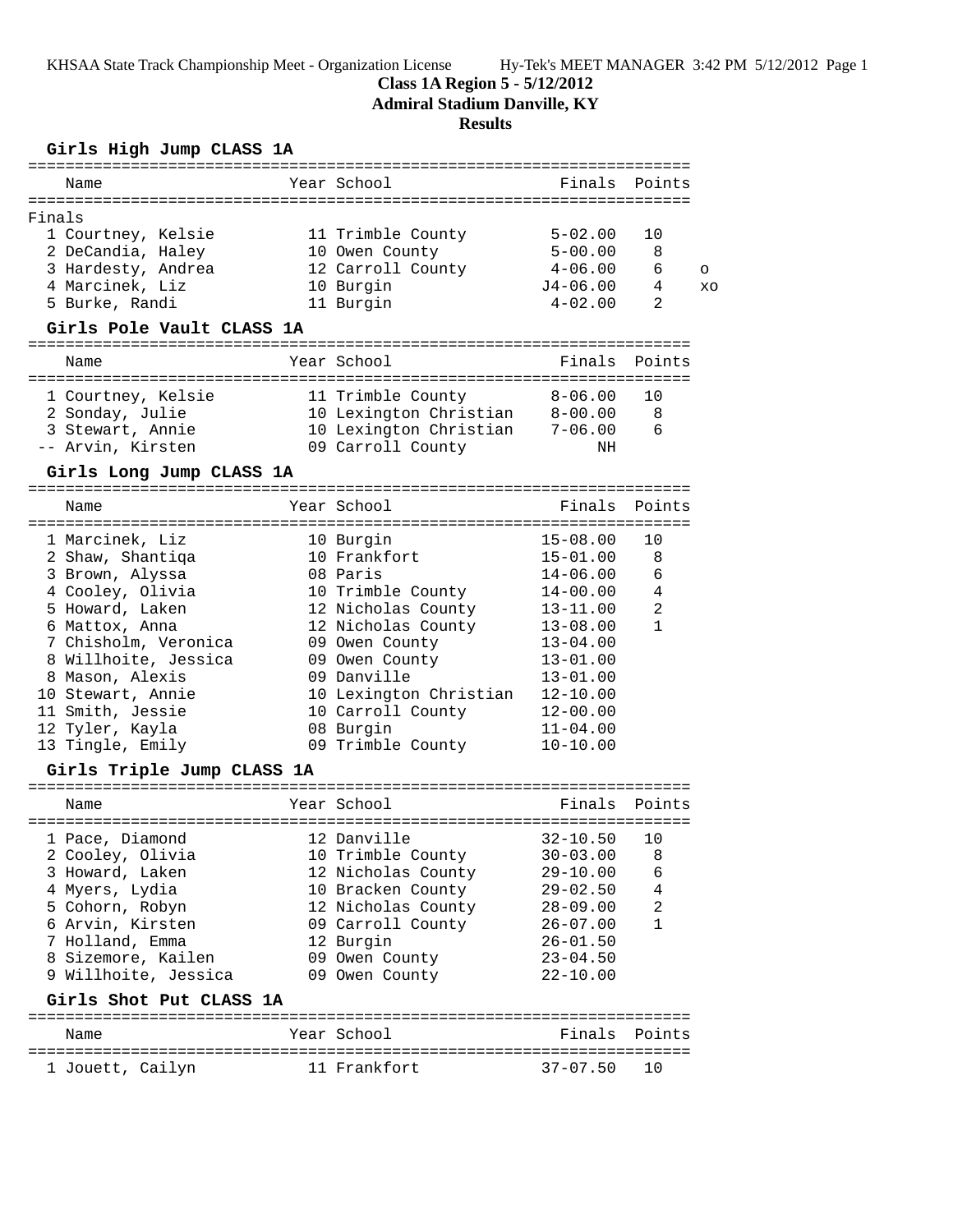KHSAA State Track Championship Meet - Organization License Hy-Tek's MEET MANAGER 3:42 PM 5/12/2012 Page 2

**Class 1A Region 5 - 5/12/2012**

**Admiral Stadium Danville, KY**

## **Results**

## **....Girls Shot Put CLASS 1A**

| 2 Johnson, Elizabeth | 11 Nicholas County | $28 - 08.00$ | 8 |
|----------------------|--------------------|--------------|---|
| 3 Hurt, Emilee       | 10 Burgin          | $28 - 02.00$ | 6 |
| 4 Howard, Allison    | 07 Nicholas County | $27 - 00.00$ | 4 |
| 5 Sanders, Taylor    | 11 Burgin          | $26 - 09.00$ | 2 |
| 6 Wilson, Bonnie     | 08 Trimble County  | $25 - 06.50$ |   |
| 7 Long, Cheyenne     | 10 Carroll County  | $25 - 00.00$ |   |
| 8 Strohmeier, Hannah | 10 Owen County     | $22 - 06.50$ |   |
| 9 Marie, Karlee      | 12 Owen County     | $21 - 05.00$ |   |
| -- Liter, Katie      | 07 Trimble County  | SCR          |   |
|                      |                    |              |   |

### **Girls Discus Throw CLASS 1A**

#### =======================================================================

| Name               | Year School        | Finals Points |                |
|--------------------|--------------------|---------------|----------------|
|                    |                    |               |                |
| 1 Sanders, Taylor  | 11 Burgin          | $85 - 10$     | 10             |
| 2 Howard, Allison  | 07 Nicholas County | $79 - 00$     | 8              |
| 3 Jouett, Cailyn   | 11 Frankfort       | $78 - 07$     | 6              |
| 4 Wilson, Bonnie   | 08 Trimble County  | $75 - 04$     | 4              |
| 5 Letcher, Kendra  | 11 Nicholas County | $69 - 08$     | 2              |
| 6 Hawkins, Raenah  | 11 Carroll County  | $69 - 01$     | $\overline{1}$ |
| 7 Hurt, Emilee     | 10 Burgin          | $65 - 02$     |                |
| 8 Williams, Ashley | 11 Owen County     | $58 - 04$     |                |
| 9 Cooke, Suzanna   | 09 Owen County     | $51 - 07$     |                |

## **Boys High Jump CLASS 1A**

| Year School<br>Finals Points<br>Name<br>12 Trimble County<br>$5 - 10.00$<br>10<br>1 Barnes, Stuart<br>$\circ$<br>J5-10.00<br>7<br>$o + 2$ misses<br>12 Owen County<br>2 Taylor, Cooper<br>$0 + 2$ misses<br>10 Danville<br>$7\overline{}$<br>J5-10.00<br>2 Grey, Jawan<br>J5-10.00<br>4 Jack, Dylan<br>12 Carroll County<br>4<br>XO<br>5 Raines, Austin<br>12 Lexington Christian<br>$\mathfrak{D}$<br>$5 - 04.00$<br>12 Lexington Christian<br>-- Fielden, Christian<br>ΝH<br>11 Danville<br>-- Brown, Jadarious<br>ΝH<br>-- Webb, Alex<br>09 Sayre<br>ΝH |  |  |  |  |  |
|------------------------------------------------------------------------------------------------------------------------------------------------------------------------------------------------------------------------------------------------------------------------------------------------------------------------------------------------------------------------------------------------------------------------------------------------------------------------------------------------------------------------------------------------------------|--|--|--|--|--|
|                                                                                                                                                                                                                                                                                                                                                                                                                                                                                                                                                            |  |  |  |  |  |
| 08 Trimble County<br>-- Rexroat, Josh<br><b>SCR</b>                                                                                                                                                                                                                                                                                                                                                                                                                                                                                                        |  |  |  |  |  |

## **Boys Pole Vault CLASS 1A**

| Name           | Year School            |  | Finals Points |     |  |  |  |  |  |
|----------------|------------------------|--|---------------|-----|--|--|--|--|--|
|                |                        |  |               |     |  |  |  |  |  |
| 1 Yocum, Seth  | 11 Lexington Christian |  | $10 - 06.00$  | 1 O |  |  |  |  |  |
| 2 Burgin, Tre  | 10 Carroll County      |  | $8 - 00.00$   | -8  |  |  |  |  |  |
| 3 Mills, Erick | 11 Lexington Christian |  | $7 - 06.00$   | 6   |  |  |  |  |  |

## **Boys Long Jump CLASS 1A**

| Name              | Year School        |              | Finals Points |
|-------------------|--------------------|--------------|---------------|
|                   |                    |              |               |
| 1 Trammel, Collin | 11 Owen County     | $19 - 11.00$ | 10            |
| 2 Pope, Caleb     | 12 Nicholas County | $19 - 08.00$ | 8             |
| 3 Jackson, Aaron  | 11 Frankfort       | $19 - 06.00$ | 6             |
| 4 Grey, Jawan     | 10 Danville        | $18 - 08.00$ | 4             |
| 5 Jack, Dylan     | 12 Carroll County  | $17 - 00.00$ |               |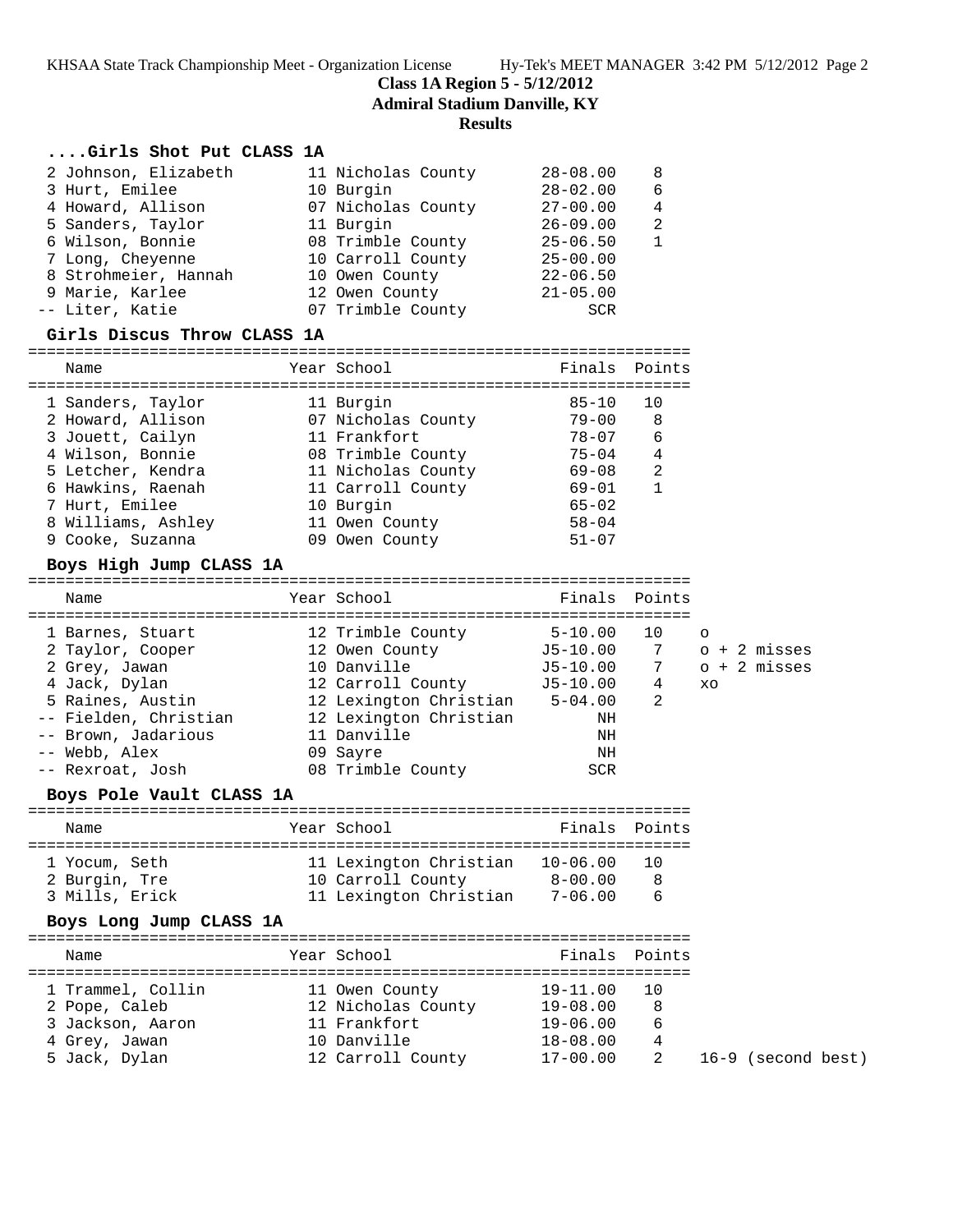KHSAA State Track Championship Meet - Organization License Hy-Tek's MEET MANAGER 3:42 PM 5/12/2012 Page 3

16-4 (second best)

**Class 1A Region 5 - 5/12/2012**

**Admiral Stadium Danville, KY**

#### **Results**

## **....Boys Long Jump CLASS 1A**

| 6 Fielden, Christian | 12 Lexington Christian J17-00.00 |              | $\mathbf{1}$ |
|----------------------|----------------------------------|--------------|--------------|
| 7 Barnes, Stuart     | 12 Trimble County                | $16 - 10.00$ |              |
| 8 Brutsman, Finn     | 11 Nicholas County               | $15 - 06.00$ |              |
| 9 Brown, Jadarious   | 11 Danville                      | $14 - 10.00$ |              |
| -- Taylor, Cooper    | 12 Owen County                   | FOUL         |              |
| -- Rexroat, Josh     | 08 Trimble County                | SCR          |              |

## **Boys Triple Jump CLASS 1A**

=======================================================================

| 1 Pope, Caleb      | 12 Nicholas County | $39 - 05.00$ | 10             |
|--------------------|--------------------|--------------|----------------|
| 2 Barnes, Stuart   | 12 Trimble County  | $39 - 03.00$ | 8              |
| 3 Ford, Tryston    | 12 Danville        | $38 - 04.25$ | 6              |
| 4 Jack, Dylan      | 12 Carroll County  | $37 - 07.00$ | 4              |
| 5 Howard, Zach     | 11 Nicholas County | $36 - 10.00$ | $\mathfrak{D}$ |
| 6 Downey, Cody     | 11 Owen County     | $35 - 05.00$ |                |
| 7 Brown, Jadarious | 11 Danville        | $34 - 06.50$ |                |
| 8 Lozier, Evan     | 09 Owen County     | $31 - 06.50$ |                |
| -- Rexroat, Josh   | 08 Trimble County  | SCR          |                |

### **Boys Shot Put CLASS 1A**

| Name                                  | Year School                      | Finals                       | Points         |
|---------------------------------------|----------------------------------|------------------------------|----------------|
| 1 Bradshaw, Ray                       | 09 Danville                      | $40 - 00.00$                 | 10             |
| 2 Coleman, Devon<br>3 Porter, Elliott | 09 Bracken County<br>11 Danville | $37 - 08.00$<br>$37 - 06.00$ | 8<br>6         |
| 4 Hawkins, Chris                      | 11 Frankfort                     | $36 - 09.00$                 | 4              |
| 5 Cummins, Daniel                     | 12 Owen County                   | $36 - 02.00$                 | $\mathfrak{D}$ |
| 6 Howard, Trey                        | 11 Paris                         | $35 - 11.00$                 |                |
| 7 Hayes, Randy                        | 09 Nicholas County               | $35 - 01.50$                 |                |
| 8 Johnson, Trayvon                    | 12 Paris                         | $32 - 11.00$                 |                |
| 9 Woosley, Nolan                      | 11 Nicholas County               | $32 - 05.00$                 |                |
| 10 Beckerson, Nick                    | 10 Burgin                        | $31 - 06.50$                 |                |
| 11 Johnson, Willie                    | 10 Owen County                   | $28 - 11.50$                 |                |
| 12 Rogers, Anthony                    | 09 Bracken County                | $26 - 06.00$                 |                |
|                                       |                                  |                              |                |

## **Boys Discus Throw CLASS 1A**

|  | Name                |  | Year School            | Finals Points |                |
|--|---------------------|--|------------------------|---------------|----------------|
|  |                     |  |                        |               |                |
|  | 1 Beckerson, Nick   |  | 10 Burgin              | $129 - 03$    | 10             |
|  | 2 McEachern, Travis |  | 12 Burgin              | $128 - 00$    | 8              |
|  | 3 Cummins, Daniel   |  | 12 Owen County         | $124 - 02$    | 6              |
|  | 4 Wood, Tyler       |  | 11 Lexington Christian | $112 - 09$    | 4              |
|  | 5 Hayes, Randy      |  | 09 Nicholas County     | $101 - 11$    | $\mathfrak{D}$ |
|  | 6 Johnson, Trayvon  |  | 12 Paris               | $96 - 06$     | 1              |
|  | 7 Martinez, Jacinto |  | 12 Carroll County      | $94 - 04$     |                |
|  | 8 Coleman, Devon    |  | 09 Bracken County      | $91 - 07$     |                |
|  | 9 Porter, Elliott   |  | 11 Danville            | $90 - 00$     |                |
|  | 10 Wash, Micheal    |  | 09 Owen County         | $88 - 06$     |                |
|  | 11 Hawkins, Chris   |  | 11 Frankfort           | $87 - 10$     |                |
|  | 12 Adkins, Wyatt    |  | 09 Trimble County      | $86 - 04$     |                |
|  | 13 Ford, Olyjawan   |  | 10 Danville            | $83 - 08$     |                |
|  |                     |  |                        |               |                |